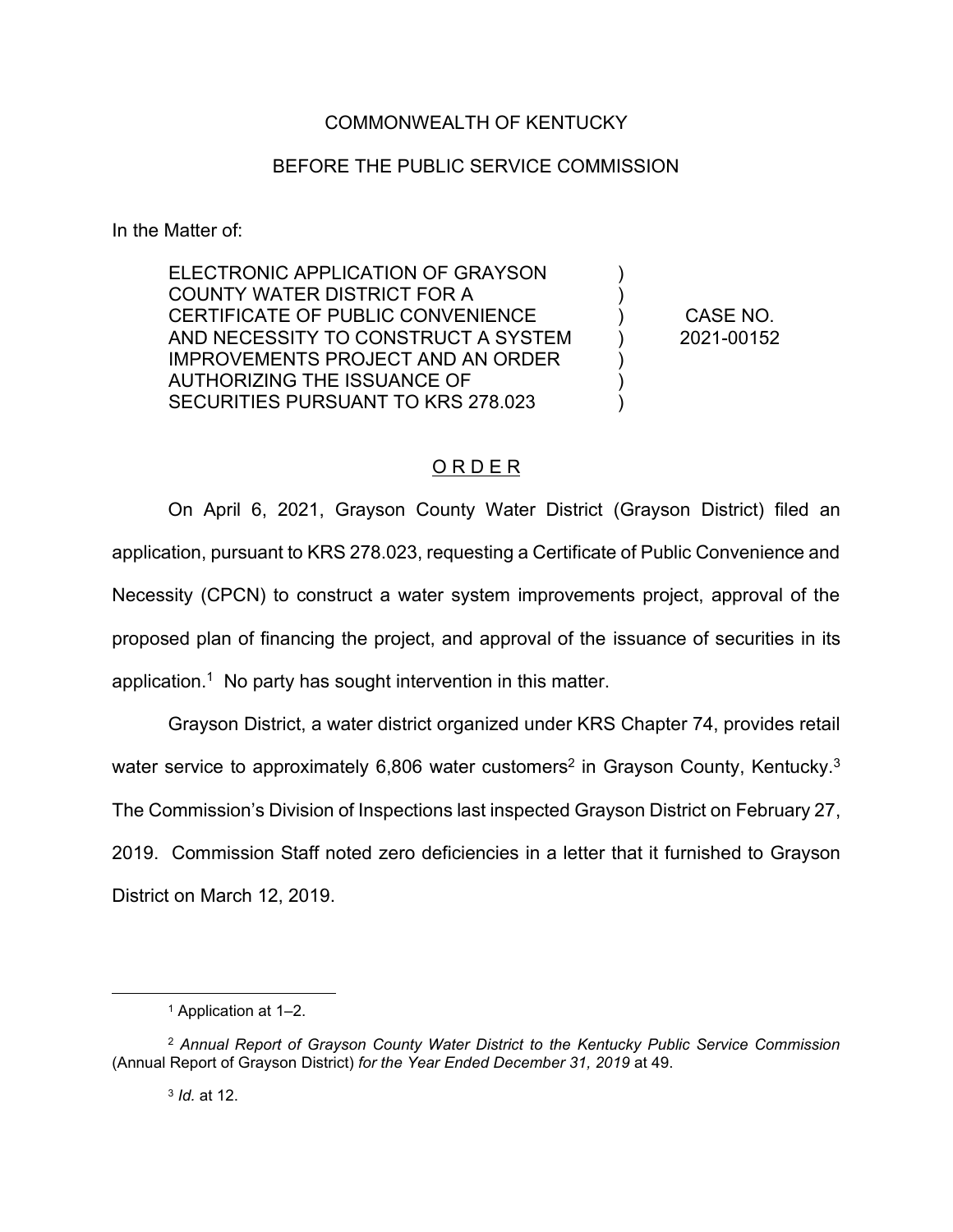In the instant case, Grayson District has submitted its application pursuant to KRS 278.023. The Commission is required, pursuant to KRS 278.023, to accept agreements between water utilities and the United States Department of Agriculture, Rural Development (USDA/RD), regarding construction projects, and to issue the necessary orders to implement the terms of such agreements no later than 30 days after filing the application with the Commission. KRS 278.023 does not grant the Commission any discretionary authority to modify or reject any portion of the agreement between the USDA/RD and Grayson District or to defer the issuance of all necessary orders to implement the terms of that agreement. It further denies the Commission any authority to reject an application when the evidence of record indicates that a water utility's proposed construction will result in the wasteful duplication of facilities, result in an excessive investment, or its proposed rates are unfair, unjust or unreasonable. The Commission, therefore, is not able to review this application using the same standards that are used for applications that are not filed pursuant to KRS 278.023.

The proposed project consists of the replacement of the Salt River pump station and installation of variable frequency drives. The new pump station will be constructed above ground with larger motors allowing Grayson District to pump more water more efficiently. <sup>4</sup> Additionally, Grayson District asserts that the above ground pump station will enhance operational safety.<sup>5</sup>

The total estimated cost of the proposed project, including but not limited to development, legal expenses, engineering, construction, and contingencies, is

<sup>4</sup> Application, Exhibit A, Project Description.

<sup>5</sup> *Id.*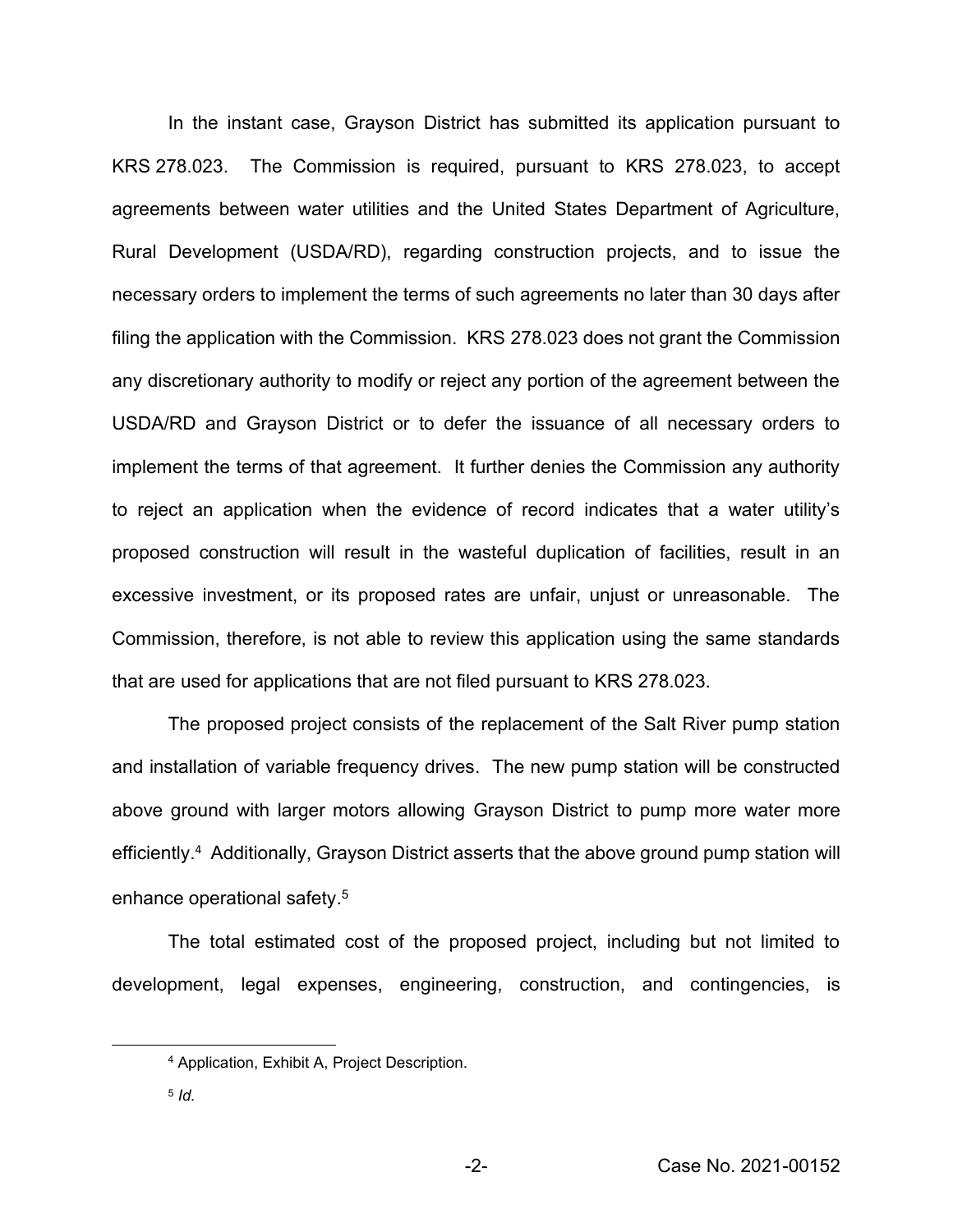approximately \$568,000.6 Grayson District proposes to finance the construction of the Project through the issuance of \$568,000 of its Water System Revenue Bonds as set out in the USDA/RD Letter of Conditions*.* <sup>7</sup>Grayson District has a commitment from USDA/RD to purchase the \$568,000 in bonds maturing over 40 years, at an interest rate not to exceed 1.50 percent per annum.<sup>8</sup> Grayson District is not seeking a revision to its rates in this application. The Commission notes that its records indicate that Grayson District has not sought a general adjustment in base rates by any other means than through a financing approval or in conjunction with an application for a Certificate of Public Convenience and Necessity since 2008. While Grayson District has increased its rates as part of financing cases through the USDA/RD, the Commission's review of records in a USDA/RD financing case is limited and very different from the comprehensive review of a utility's total financial stability and operational viability that takes place in a traditional rate adjustment case or an alternative rate adjustment.<sup>9</sup> The Commission has reviewed Grayson District's financial records available for the last five years.<sup>10</sup> Despite a net loss in 2019 due to an unusual sale of an asset, overall Grayson District is performing at a net

<sup>7</sup> *Id*.

<sup>6</sup> Application, Exhibit B, RD Letter of Conditions and Forms RD 1940-1 at 10*.*

<sup>8</sup> *Id. at* 11–12.

<sup>9</sup> *See* Case No. 2019-00041, *Electronic Investigation into Excessive Water Loss by Kentucky's Jurisdictional Water Utilities* (Ky. PSC Nov. 22, 2019).

<sup>10</sup> 2015 Annual Report of Grayson District, 2016 Annual Report of Grayson District, 2017 Annual Report of Grayson District, 2018 Annual Report of Grayson District, and 2019 Annual Report of Grayson District.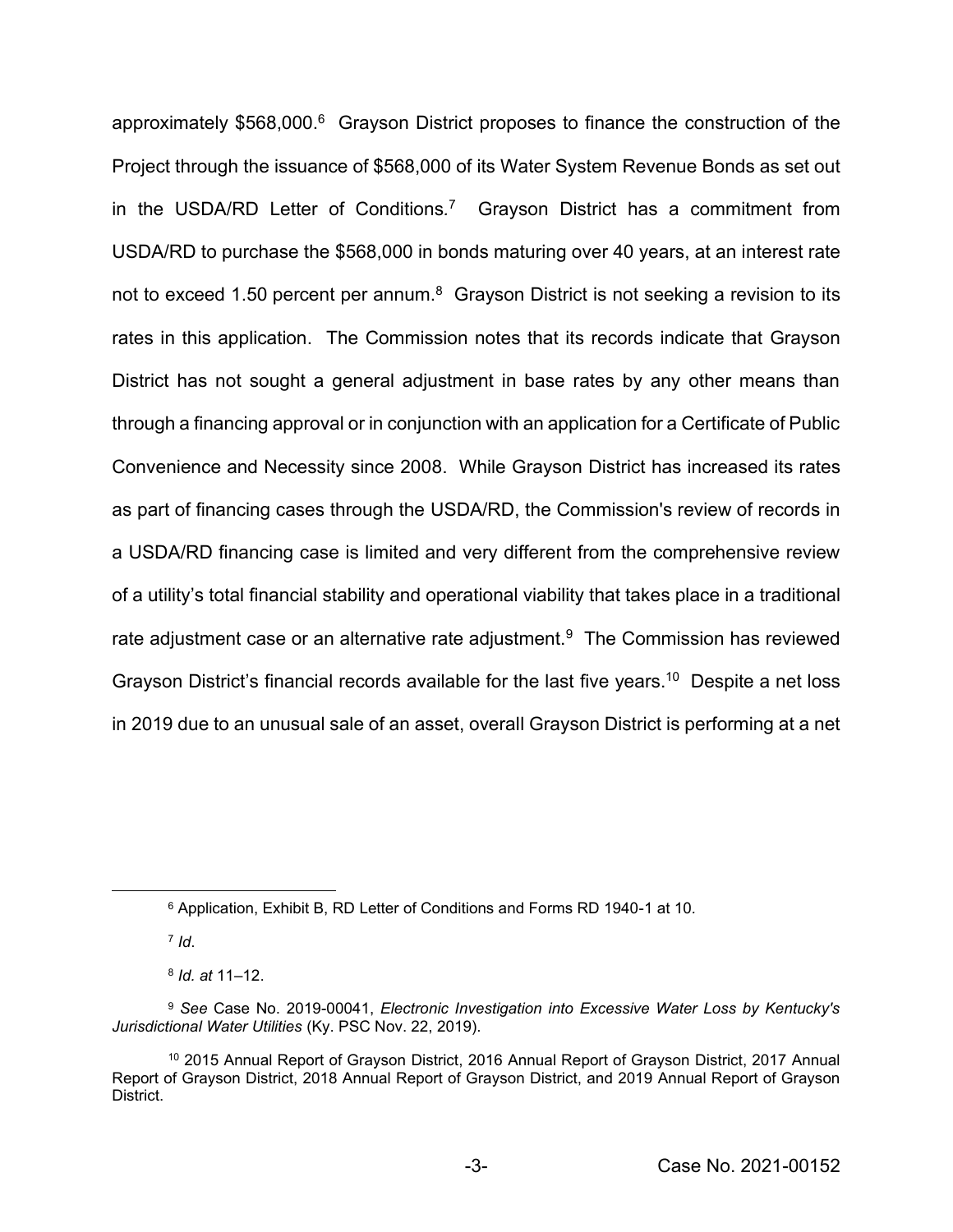income, as well as maintaining a depreciation reserve.<sup>11</sup> Therefore, the Commission finds that Grayson District should file a rate study within three years from the date of this Order to determine if Grayson District needs to file for a general adjustment in base rate.

IT IS THEREFORE ORDERED that:

1. Grayson District is granted a CPCN for the proposed project as submitted.

2. Grayson District's proposed plan of financing is approved.

3. Grayson District is authorized to issue \$568,000 of its Waterworks Revenue Bonds in the amount of \$568,000 maturing over 40 years at an interest rate not to exceed 1.5 percent per annum.

4. The proceeds from the issuance of the Water System Revenue Bonds shall be used only for the purposes specified in Grayson District's application.

5. Grayson District shall obtain approval from the Commission prior to performing any additional construction not expressly authorized by this Order.

6. Grayson District shall file with the Commission documentation of the total costs of this project, including the cost of construction, and all other capitalized costs (e.g., engineering, legal, and administrative), within 60 days of the date that construction is substantially completed. Construction costs shall be classified into appropriate plant

11

| Year                            | 2015         | 2016        | 2017          | 2018         | 2019            |
|---------------------------------|--------------|-------------|---------------|--------------|-----------------|
| Net Income                      | 95,772<br>\$ | \$108,161   | 185,054<br>\$ | 205.098<br>S | (20, 136)<br>\$ |
| Add: Depreciation Expense       | 826.167      | 834,325     | 837,434       | 857,823      | 844,075         |
| Cash Basis Income               | \$921,939    | \$942.486   | \$1,022,488   | \$1,062,921  | \$823,939       |
| Year                            | 2015         | 2016        | 2017          | 2018         | 2019            |
| Cash and Cash Equivalents       | 45,301<br>S. | 50,260<br>S | 116.725<br>S  | 25.784<br>\$ | 38,845<br>S     |
| Depreciation Fund               | 843.569      | 100,792     | 927,837       | 1,093,459    | 1,199,250       |
| Net Increase (Decrease) in Cash | (72, 177)    | 259,534     | (264,887)     | 164,469      | (120, 716)      |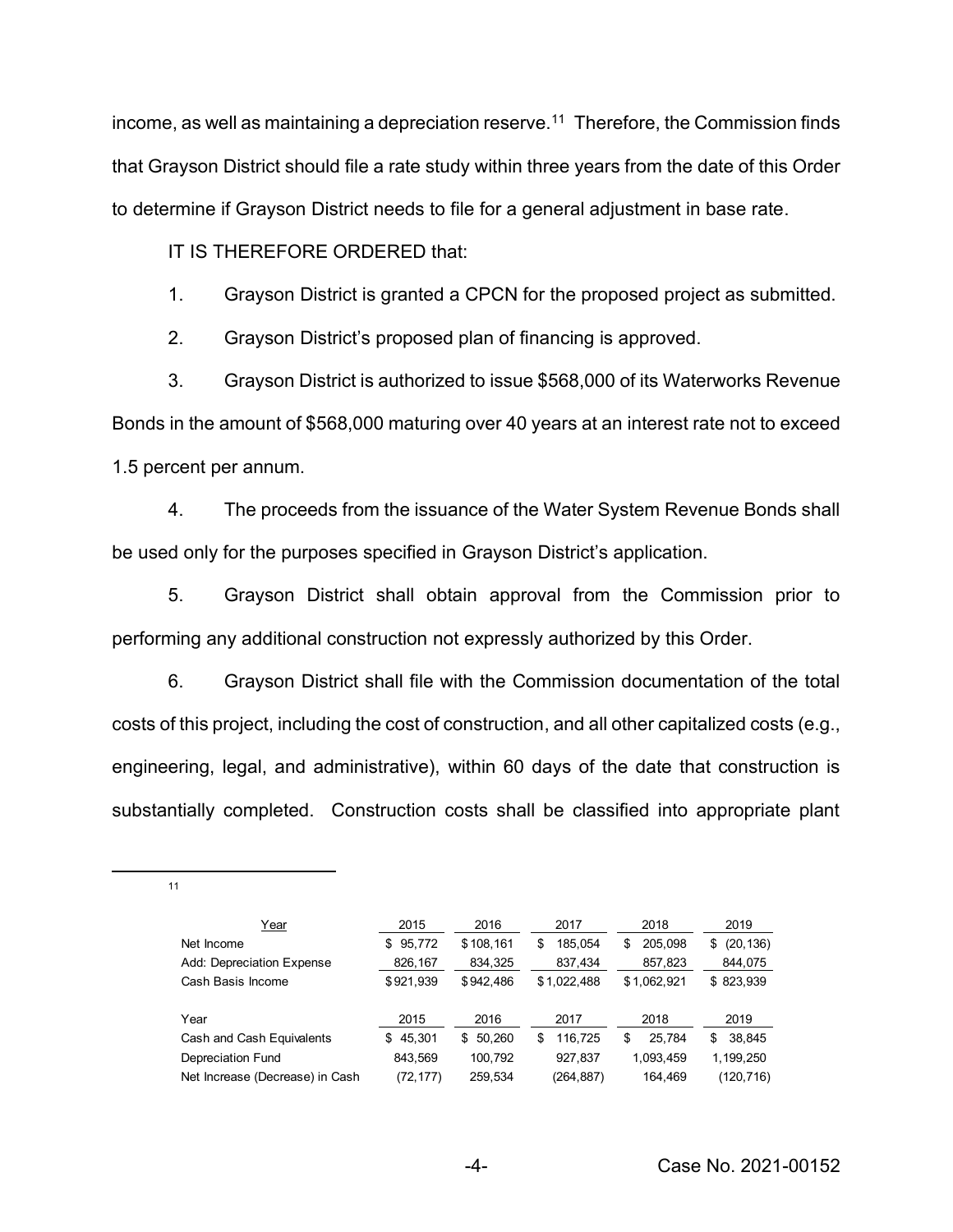accounts in accordance with the Uniform System of Accounts for water utilities prescribed by the Commission.

7. Grayson District shall file a copy of the "as-built" drawings and a certified statement from the engineer that the construction has been satisfactorily completed in accordance with the contract plans and specifications within 60 days of substantial completion of the construction certified herein.

8. Grayson District shall require the construction to be inspected under the general supervision of a professional engineer with a Kentucky registration in civil or mechanical engineering to ensure that the construction work is done in accordance with the contract drawings and specifications and in conformance with the best practices of the construction trades involved in the project.

9. Grayson District shall notify the Commission in writing one week prior to the actual start of construction and at the 50 percent completion point.

10. Any documents filed in the future pursuant to ordering paragraphs 8, 9, and 11 of this Order shall reference this case number and shall be retained in the utility's postcase correspondence file.

11. The Executive Director is delegated authority to grant reasonable extensions of time for filing of any documents required by this Order upon Grayson District's showing of good cause for such extension.

12. Grayson District shall file a rate study within three years from the date of this Order to determine whether Grayson District should file for a general adjustment in base rate.

13. This case is closed and removed from the Commission's docket.

-5- Case No. 2021-00152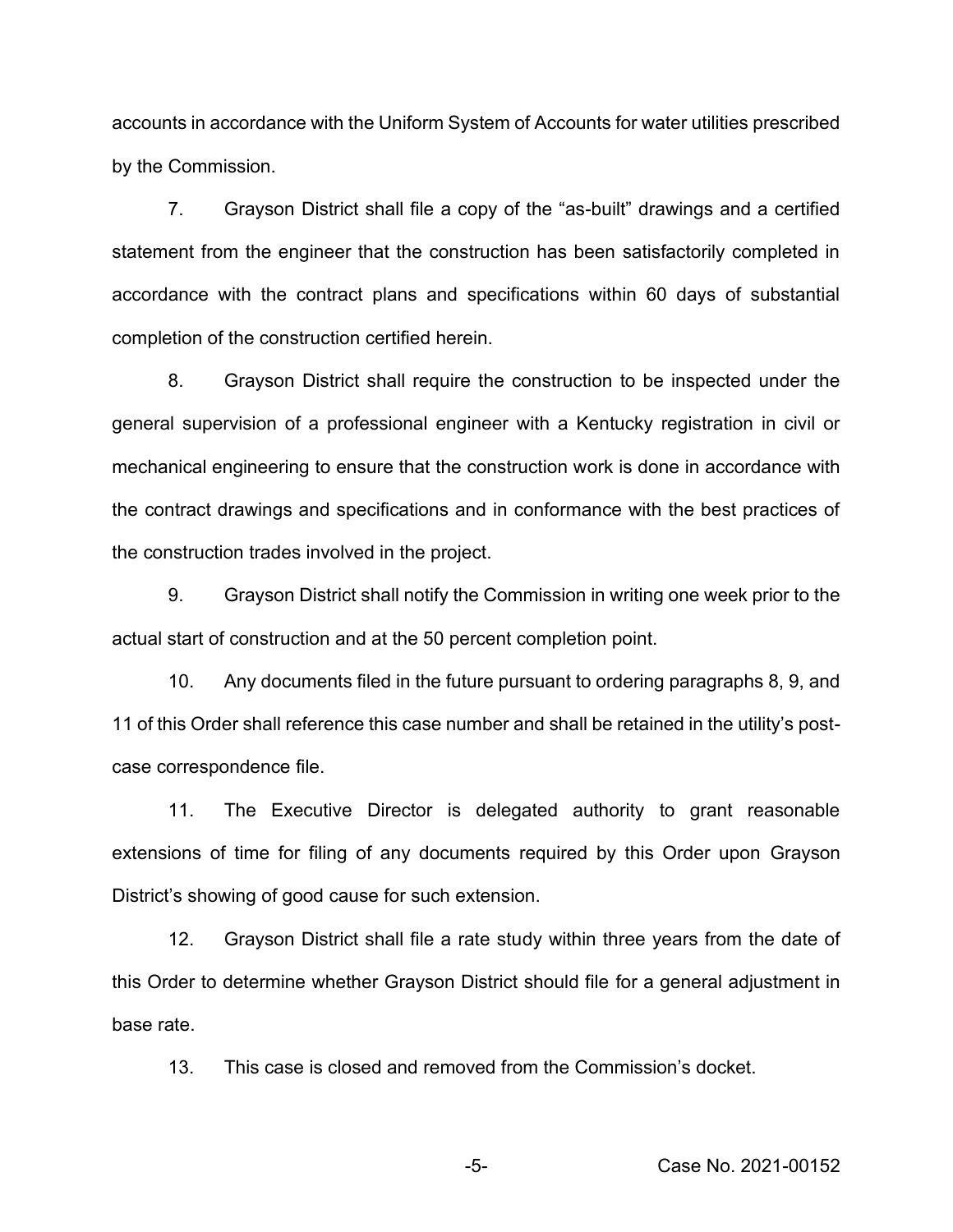Nothing contained herein shall be deemed a warranty of the Commonwealth of Kentucky, or any agency thereof, of the financing, herein approved.

## [REMAINDER OF PAGE INTENTIONALLY LEFT BLANK]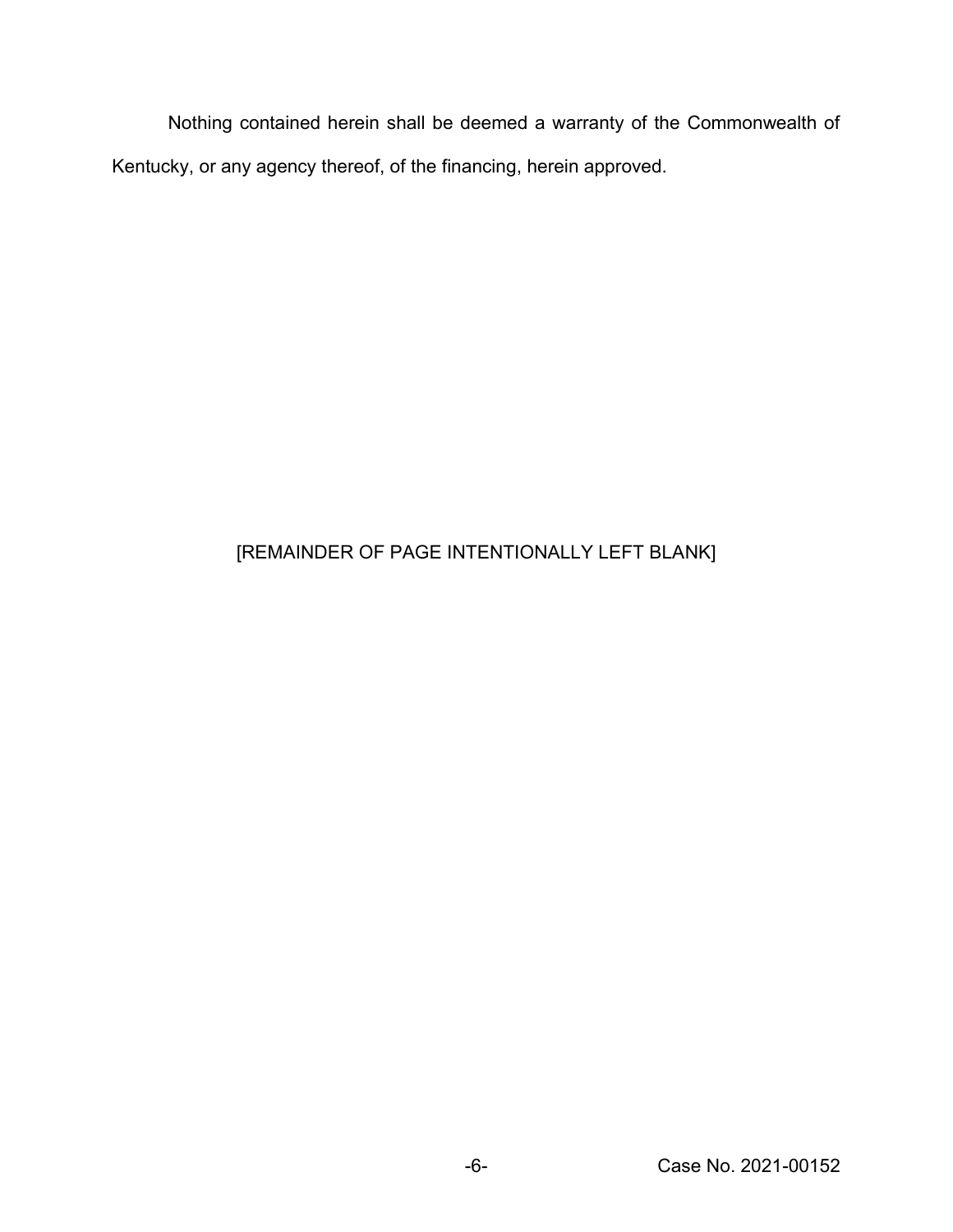By the Commission



ATTEST:

2 Sidwell

Executive Director

Case No. 2021-00152